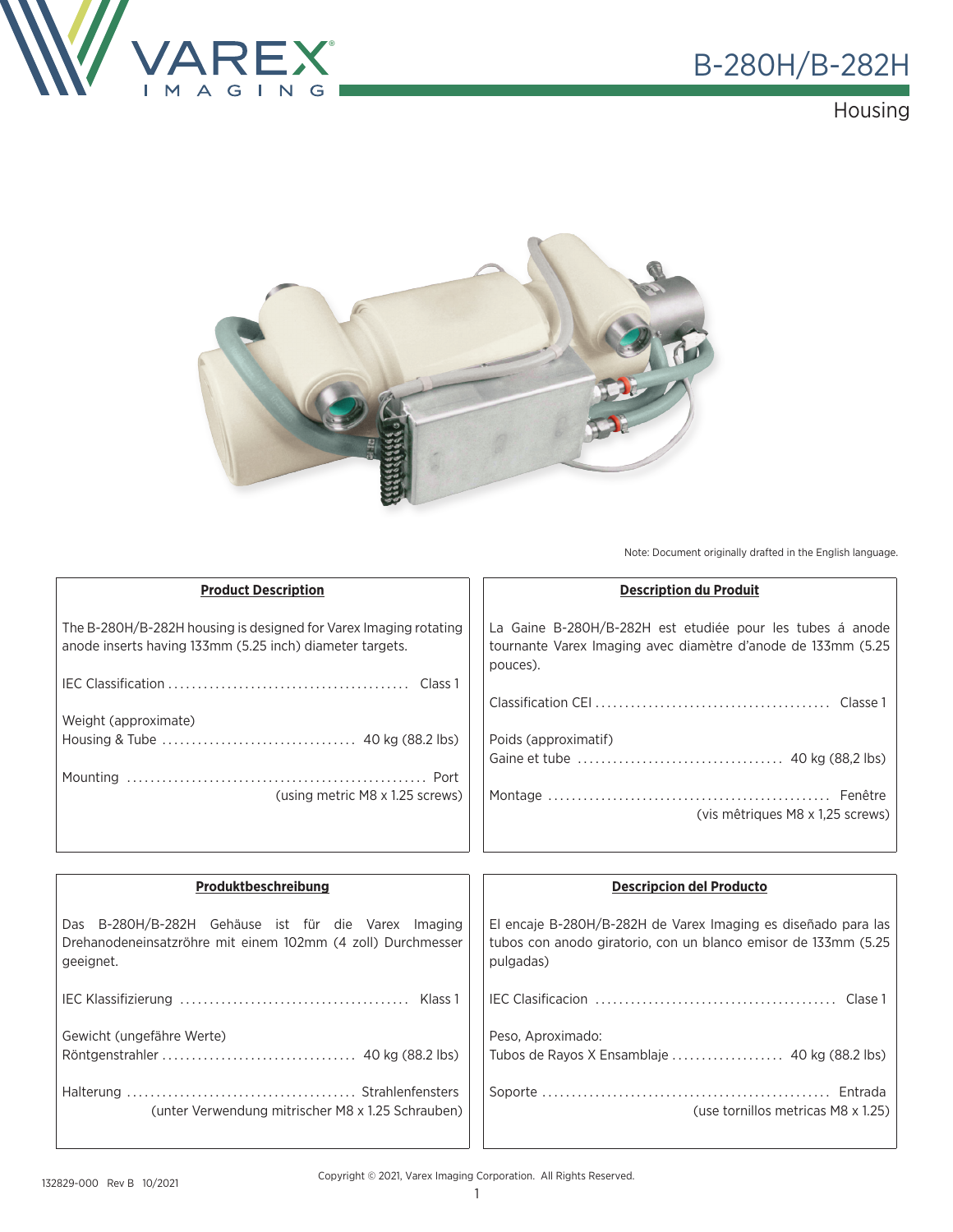

| <b>Product Description</b>                                                           | <b>Description du Produit</b>                                                                      |  |  |  |  |
|--------------------------------------------------------------------------------------|----------------------------------------------------------------------------------------------------|--|--|--|--|
|                                                                                      |                                                                                                    |  |  |  |  |
| <b>Grid Control Voltages</b>                                                         | Potentiel de controle de grille                                                                    |  |  |  |  |
| Maximum X-Ray Tube Assembly Heat Content  1,800 kJ (2,520 kHU)                       |                                                                                                    |  |  |  |  |
| Nominal Continuous Input Power  2,700 W (3,780 HU/sec)                               | Puissance d'entrée continue nominale  2,700 W (3,780 UC/sec)                                       |  |  |  |  |
| X-Ray Tube Assembly                                                                  | Ensemble Radiogène                                                                                 |  |  |  |  |
| Loading Factors for Leakage Radiation  125 kV, 22 mA                                 | Technique de mesure du courant de fuite  125 kV, 22 mA                                             |  |  |  |  |
| Ambient Air Temperature Limits for Operation 5°C to 40°C                             |                                                                                                    |  |  |  |  |
| Temperature Limits for Storage and Transport  -20°C to +75°C                         | Limites de Température Pour le Transport et Pour L'Emmasinage                                      |  |  |  |  |
| <b>Safety Devices</b><br>500mA @ 50VDC or 100mA @ 120VAC                             | Dispositifs de Sécurité<br>Switch Thermique  Normalement Fermé<br>500mA @ 50VDC o 100mA @ 120VAC   |  |  |  |  |
| Thermal Switchn #1                                                                   | Switch Thermique #1                                                                                |  |  |  |  |
| Thermal Switchn #2<br>the control of the control of the control of the control of    | Switch Thermique #2                                                                                |  |  |  |  |
|                                                                                      |                                                                                                    |  |  |  |  |
| Produktbeschreibung                                                                  | <b>Descripcion del Producto</b>                                                                    |  |  |  |  |
|                                                                                      |                                                                                                    |  |  |  |  |
| Gittersteuerspannungen<br>Typische Vorspannung für Abschaltung bei 150 kV  -3000 Vdc | Voltaje de Rejillas Controlada<br>Voltaje controlado tipico con interruptor a 150 kV  -3000 Vdc    |  |  |  |  |
| Maximale Wärmespeicherkapazitat des Strahlergehäuses                                 | Capacidad del almacenaje termal de encaje 1,800 kJ (2,520 kHU)                                     |  |  |  |  |
| Kontinuierliche Eingangs-Nennleistung  2,700 W (3,780 HU/sek)                        | Potencia nominal de entrada continua  2,700 W (3,780 HU/seg)                                       |  |  |  |  |
| Röntgenstrahlers                                                                     | Ensamblaje de Tubo de Rayos X                                                                      |  |  |  |  |
|                                                                                      |                                                                                                    |  |  |  |  |
| Umgebungtemperaturgrenzen für den Betrieb  5°C zu 40°C                               |                                                                                                    |  |  |  |  |
| Temperaturgrenzen für Aufbewahrung und Transport  - 20°C zu +75°C                    | Temperatura Limitada de Almacen y Transporte  - 20°C a +75°C                                       |  |  |  |  |
| Sicherheitseinrichtungen<br>500mA @ 50VDC oder 100mA @ 120VAC                        | Aparatos de Seguridad<br>Interruptor Termal  Normalmente Cerrado<br>500mA @ 50VDC o 100mA @ 120VAC |  |  |  |  |
| Thermoschalter #1                                                                    | Interruptor Termal #1                                                                              |  |  |  |  |

 $\mathbb{H}$ 

Copyright © 2021, Varex Imaging Corporation. All Rights Reserved.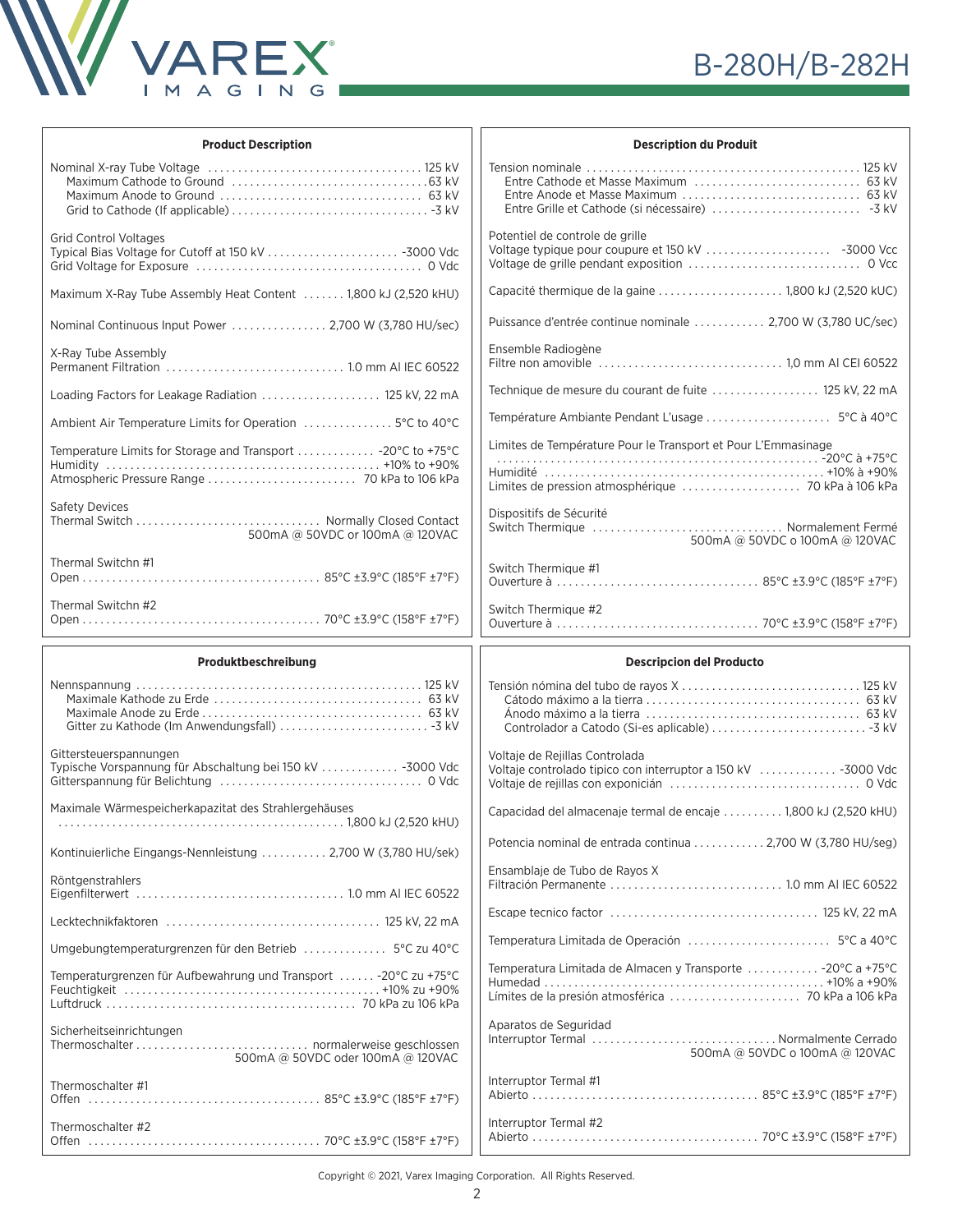

Housing Outline Drawing Dessin d' Encombrement de la Gaine Masszeichnungen für dss Gehäuse Esquema Detallado del Encaje

Dimensions are for reference only Les dimensions sont pour la référence seulement Maße sind als nur Referenz Las dimensiones están para la referencia solamente



Copyright © 2021, Varex Imaging Corporation. All Rights Reserved.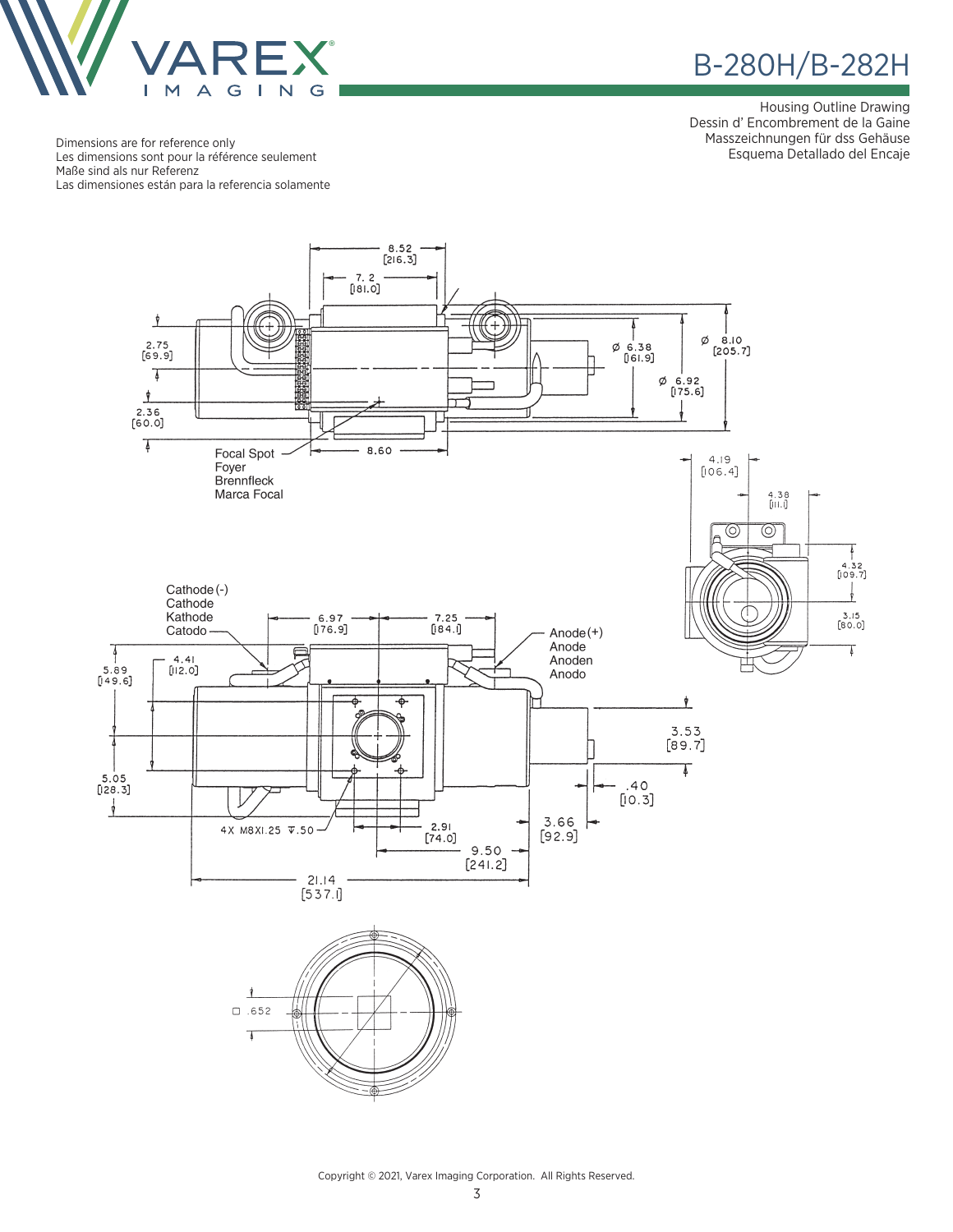

Housing Outline Drawing Dessin d' Encombrement de la Gaine Masszeichnungen für dss Gehäuse Esquema Detallado del Encaje

**B-280H**



**B-282H**

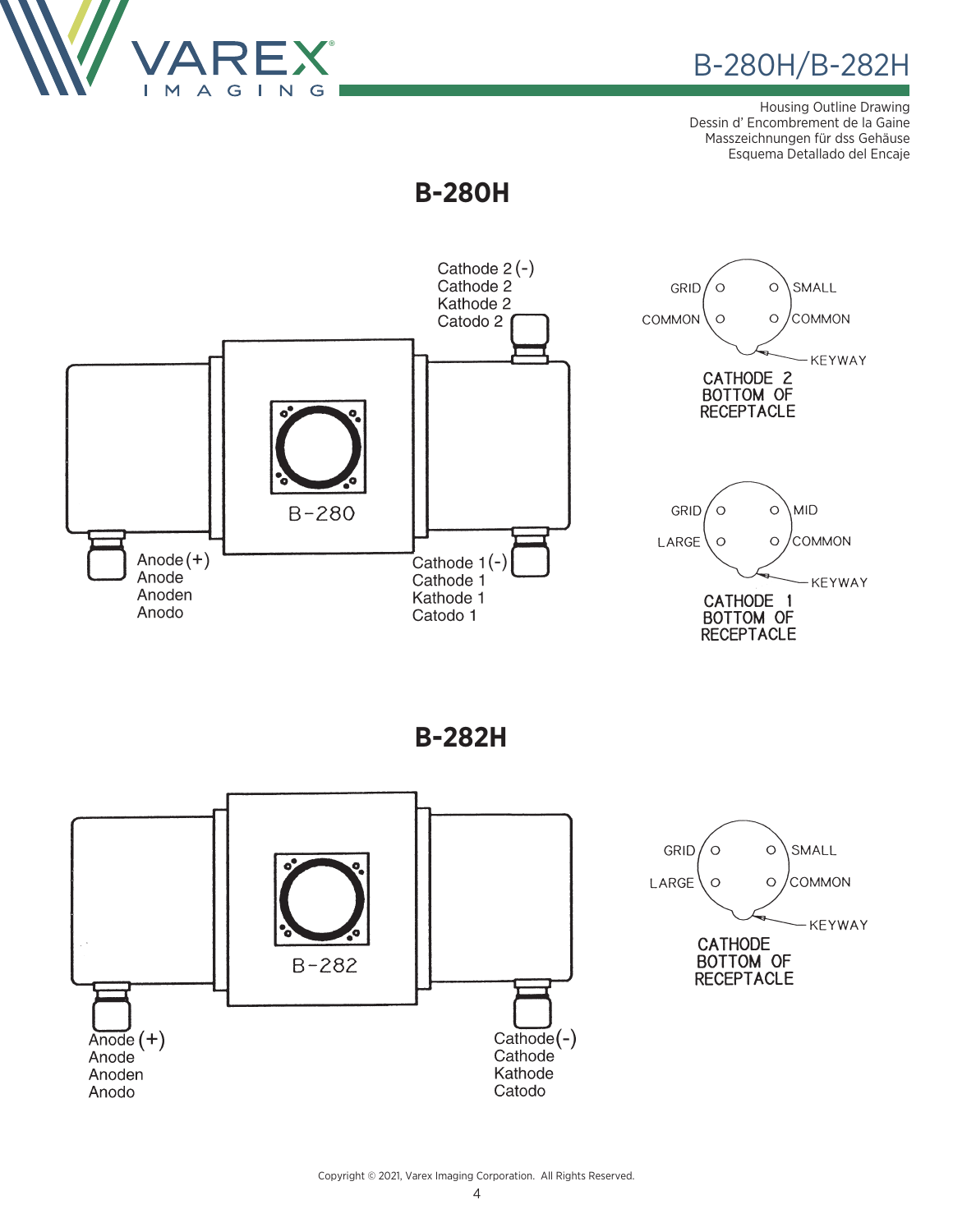

Stator Ratings and Characteristics Spécificités et Caractéristiques du Stator Statornennleistungen und Merkmale Caracteristicas y Clarificacion de la Bovina

|                                                                                                                         |             |                                                                              |   |   |                                                                          |   | Thermal Switch 85°C<br>Interrupteur Thermique 85°C<br>Thermoschalter 85°C<br>Interruptor Termal 85°C |                   |                                                                           |                                     |                 |    | Thermal Switch 70°C<br>Thermoschalter 70°C<br>Interruptor Termal 70°C | Interrupteur Thermique 70°C                                |                                         |
|-------------------------------------------------------------------------------------------------------------------------|-------------|------------------------------------------------------------------------------|---|---|--------------------------------------------------------------------------|---|------------------------------------------------------------------------------------------------------|-------------------|---------------------------------------------------------------------------|-------------------------------------|-----------------|----|-----------------------------------------------------------------------|------------------------------------------------------------|-----------------------------------------|
| P <sub>1</sub><br><b>Housing Connector</b><br>Connecteur La Gaine<br>Steckverbindung<br>Das Gehäuse<br>Cable Del Encaje | Stator Main | Puissance du Stator<br>Statorleistung<br>Poder de la Bovina<br>$\frac{1}{2}$ |   | 3 | <b>Stator Phase</b><br><b>Stator Phase</b><br>StatorPhase<br>Bovina Fase |   | 8                                                                                                    | $\overline{\ast}$ | Housing Ground<br>Masse de la Gaine<br>Encaje a Tierra<br>₹<br>$\sqrt{5}$ | Masse des Gehäuses<br>᠊ᡐ<br>$\,6\,$ |                 | 7  |                                                                       | Metal<br>Center<br>Ground<br>$\overline{4}$<br>Métallique- | Central Masse<br>Metallischem           |
| Heat Exchanger Pump<br>Échangeur de Chaleur<br>Wärmetauscher<br>Radiador                                                | 11          |                                                                              |   |   |                                                                          |   |                                                                                                      |                   |                                                                           |                                     |                 |    |                                                                       | Tierra                                                     | Mittelteil Erde<br><b>Metal Central</b> |
| <b>Terminal Strip</b><br>Terminaux Schéme<br>Klemmen Drahtarbentabelle<br><b>Terminal Diagramas</b>                     |             |                                                                              | 2 | 3 | 4                                                                        | 5 | 6                                                                                                    | $\overline{7}$    | 8                                                                         | 9                                   | 10 <sup>°</sup> | 11 |                                                                       | 12                                                         |                                         |
|                                                                                                                         |             |                                                                              |   |   |                                                                          |   |                                                                                                      |                   |                                                                           |                                     |                 |    |                                                                       |                                                            |                                         |

|                | <b>Wire Color</b><br><b>Couleurs des Branchements</b><br>Kabelfarben<br><b>Cable de Color</b> | <b>Description</b><br><b>Description</b><br><b>Beschreibung</b><br><b>Descripcion</b> |
|----------------|-----------------------------------------------------------------------------------------------|---------------------------------------------------------------------------------------|
| 1              | Green                                                                                         | <b>Stator Phase</b>                                                                   |
|                | Vert                                                                                          | <b>Stator Phase</b>                                                                   |
|                | Grün                                                                                          | Statorphase                                                                           |
|                | Verde                                                                                         | <b>Bovina Fase</b>                                                                    |
| $\overline{2}$ | <b>Black</b>                                                                                  | <b>Stator Main</b>                                                                    |
|                | Noir                                                                                          | Puissance du Stato                                                                    |
|                | Schwarz                                                                                       | Statorleistung                                                                        |
|                | Negro                                                                                         | Poder de la Bovina                                                                    |
| 3              | White                                                                                         | Common                                                                                |
|                | <b>Blanc</b>                                                                                  | Neutre                                                                                |
|                | Weiss                                                                                         | Neutral                                                                               |
|                | Blanco                                                                                        | Común                                                                                 |
| 4              | Red                                                                                           | Metal Center Ground                                                                   |
|                | Rouge                                                                                         | Métallique Central Masse                                                              |
|                | Rot                                                                                           | Metallischem Mittelteil Erde                                                          |
|                | Rojo                                                                                          | Metal Central Tierra                                                                  |
| 5              | Green/Yellow                                                                                  | Housing Ground                                                                        |
|                | Vert/Jaune                                                                                    | Masse de la Gaine                                                                     |
|                | Grün/Gelb                                                                                     | Masse des Gehäuses                                                                    |
|                | Verde/Amarillo                                                                                | Encaje a Tierra                                                                       |
|                | 6/7 Orange                                                                                    | <b>Thermal Switch</b>                                                                 |
|                | Orange                                                                                        | Switch Thermique                                                                      |
|                | Orange                                                                                        | Thermoschalter                                                                        |
|                | Anaranjado                                                                                    | Interruptor Termal                                                                    |
|                | 8/9 Blue                                                                                      | <b>Thermal Switch</b>                                                                 |
|                | Bleu                                                                                          | Switch Thermique                                                                      |
|                | Blau                                                                                          | Thermoschalter                                                                        |
|                | Azul                                                                                          | Interruptor Termal                                                                    |

| "STD" Stators | Stator "STD" | "STD" Stator    | "STD" Bovina   |             |
|---------------|--------------|-----------------|----------------|-------------|
| Black - White | Noir - Blanc | Schwarz - Weiss | Negro - Blanco | 14 $\Omega$ |
| Black - Green | Noir - Vert  | Schwarz - Grün  | Negro - Verde  | $60\Omega$  |
| Green - White | Vert - Blanc | Grün - Weiss    | Verde - Blanco | $46 \Omega$ |
| 180 Hz Cap    | 180 Hz Cap   | 180 Hz Cap      | 180 Hz Cap     | 6 µF        |
| 60 Hz Cap     | 60 Hz Cap    | 60 Hz Cap       | 60 Hz Cap      | 30 uF       |
|               |              |                 |                |             |

| <b>Stator Power:</b><br>Time to full speed of the anode is a function of<br>the power rating of the "starter" and the weight<br>diameter of the anode. All Varex Imaging stator<br>types are rated for regular speed and high speed<br>starters.<br>Immediately following high speed anode rotation,<br>the rotor speed must be reduced to 4000 r/min<br>or less within 10 seconds using a suitable dynamic<br>braking device.<br>No more than two high speed starts per minute<br>are permissible. The starting voltage must never<br>exceed 600 volts rms. | Puissance du stator:<br>Le temps nécessaire à la montée en pleine vitesse<br>est fonction de la puissance du démarreur et du<br>poids/diamétre del'anode. Tous les stators Varex<br>Imaging sont prévus pour une vitesse normale et<br>pour une vitesse rapide.<br>Immédiatement aprés la rotation à 4000 t/min ou<br>moins en 10 secondes en utilisant un système de<br>freinage dynamique approprié.<br>Pas plus de deux demarrages rapides par minute<br>sont autorisés. La tension de démarrage ne doit<br>jamais excéder 600 volts rms. | Statorleistung:<br>Die Zeitspanne bis zur vollen Geschwindigkeit<br>des Anodentellers ist eine funktion aus der<br>Nennleistung des Anlaufgerätes und Gewichtes<br>bzw. Durchmessers des Tellers.<br>Alle Varex Imaging Stator sind für hoch- und<br>normaltourigen Betrieb ausgelegt.<br>Unter<br>Verwendung<br>einer<br>geeigneten<br>Anogenbremse muß<br>Drehzahl<br>die<br>nach<br>hochtourigem Betrieb unmittelbar auf weniger als<br>4.000 U/min verreduziert werden.<br>Es sind nicht mehr als zwei Hochleistungsstarts pro<br>Minute zulässig. Die Anlaufspannung darf hiebei<br>600 volt nicht überschreiten. | Poder de la Bovina:<br>La velocidad maxima del anodo giratorio es<br>obtenida por el poder del arrancador y es<br>relacionado con el peso y diametro del anodo.<br>Todos las bovinas de Varex Imaging son usadas<br>con velocidad regular y velocidad alta al principio.<br>Immediatamente despues de obtener la velocidad<br>alta del anodo giratario, la velocidad del rotador<br>debe der reducida a 4000 r/min ó menos en 10<br>segundos usado un sistema dunamico y apropiado<br>para reducir la velocidad.<br>El rotador no debe ser expuesto a velocidades<br>altas no mas de dos (2) veces por minuto. El |
|--------------------------------------------------------------------------------------------------------------------------------------------------------------------------------------------------------------------------------------------------------------------------------------------------------------------------------------------------------------------------------------------------------------------------------------------------------------------------------------------------------------------------------------------------------------|----------------------------------------------------------------------------------------------------------------------------------------------------------------------------------------------------------------------------------------------------------------------------------------------------------------------------------------------------------------------------------------------------------------------------------------------------------------------------------------------------------------------------------------------|------------------------------------------------------------------------------------------------------------------------------------------------------------------------------------------------------------------------------------------------------------------------------------------------------------------------------------------------------------------------------------------------------------------------------------------------------------------------------------------------------------------------------------------------------------------------------------------------------------------------|-------------------------------------------------------------------------------------------------------------------------------------------------------------------------------------------------------------------------------------------------------------------------------------------------------------------------------------------------------------------------------------------------------------------------------------------------------------------------------------------------------------------------------------------------------------------------------------------------------------------|
|                                                                                                                                                                                                                                                                                                                                                                                                                                                                                                                                                              |                                                                                                                                                                                                                                                                                                                                                                                                                                                                                                                                              |                                                                                                                                                                                                                                                                                                                                                                                                                                                                                                                                                                                                                        | voltaie inicial no debe excedir 600 voltios rms.                                                                                                                                                                                                                                                                                                                                                                                                                                                                                                                                                                  |